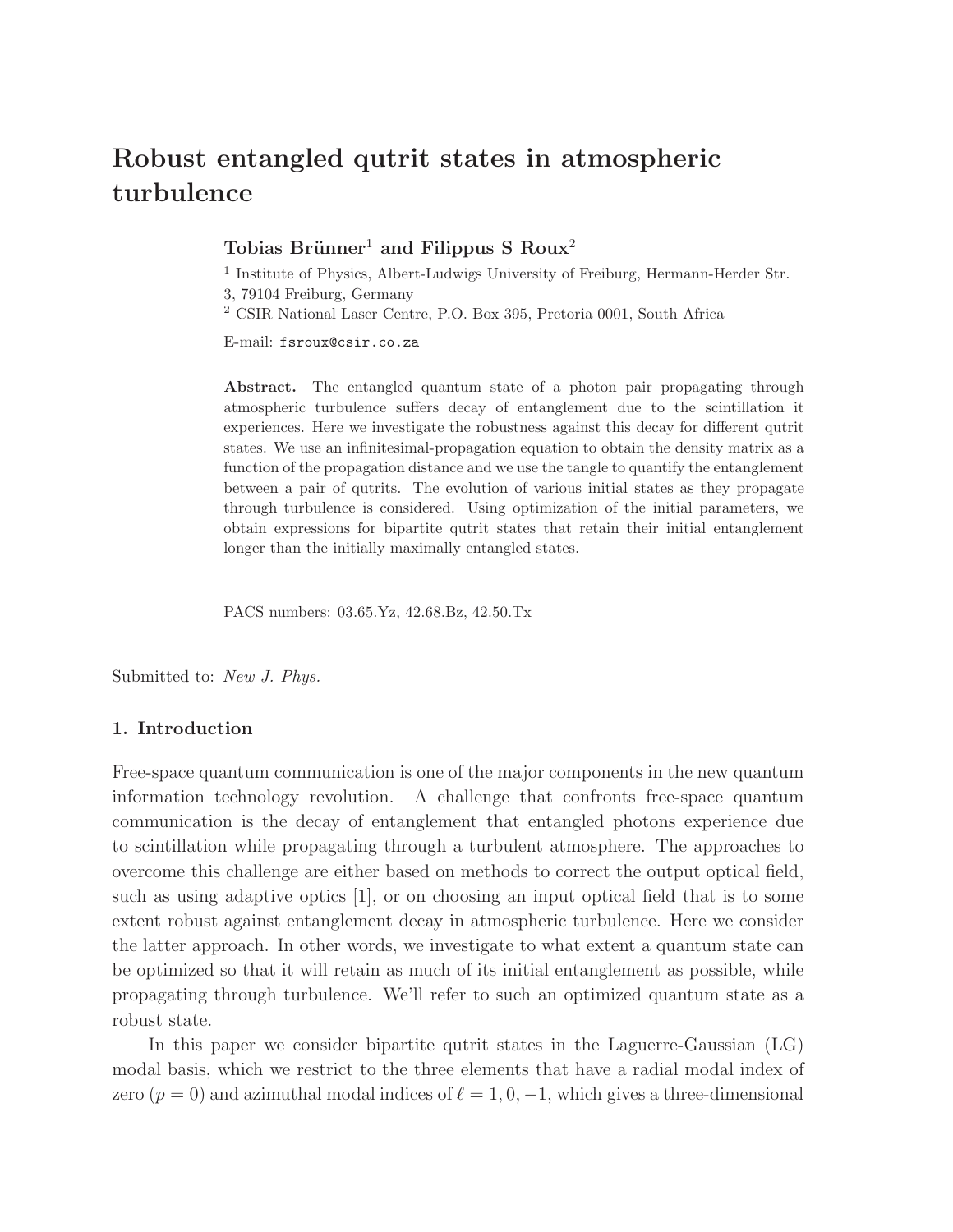## Robust states 2

Hilbert space per photon  $\mathcal{H}_3$ . The orbital angular momentum (OAM) associated with an LG mode is proportional to  $\ell$ . If, instead of choosing  $|\ell| \leq 1$ , we use larger values of  $\ell$  (higher OAM), the entanglement is expected to last longer [2]. This follows from the observation that the coupling from one OAM mode into another is stronger the closer the two OAM values are to each other [3, 4].

Here the infinitesimal-propagation equation (IPE)  $[5]$  is used to calculate the zdependence of the corresponding density matrix. We assume that the two photons propagate through different uncorrelated regions of atmospheric turbulence. The turbulence is modeled by the Kolmogorov power spectral density [6].

We quantify the entanglement between the two photons by the tangle  $\tau$  [7, 8] as a function of z. The tangle is equal to the square of the concurrence for pure states and gives a lower bound for the square of the concurrence of mixed quantum states. To find the most robust qutrit states, we optimize the tangle at a given propagation distance  $z > 0$ . The result is expressed in terms of the parameters for the initial pure state that will give the maximum tangle at that propagation distance.

It has been shown that if only one partie of a bipartite (or multipartite) state passes through a dissipative channel, the final amount of entanglement is proportional to the initial entanglement of the state [9, 10, 11, 12]. For such cases the initially maximally entangled states are also the most robust states. This argument has been extended to the case where all parties of an entangled state pass through dissipative channels, provided that these channels are trace preserving [13]. However, if both parties of an entangled bipartite state pass through uncorrelated dissipative channels that are not trace preserving, only an upper bound exists for the evolution of the entanglement [9, 10, 11]. Here we'll show in particular that for two photons propagating through a turbulent atmosphere, corresponding to two qutrit states passing through uncorrelated dissipative channels that are not trace preserving, the initially maximally entangled state is not also the most robust state.

#### 2. Initial state

The most general pure bipartite qutrit state, defined in terms of our Hilbert space  $\mathcal{H}_3 \otimes \mathcal{H}_3$  is

$$
|\psi\rangle = \sum_{m,n} c_{m,n} |m\rangle |n\rangle. \tag{1}
$$

where  $c_{m,n}$  represents complex coefficients and  $|m\rangle$  and  $|n\rangle$  are the OAM eigenstates for the respective subsystems, with  $m, n \in \{1, 0, -1\}$ . The normalization of the initial state implies that

$$
\sum_{m,n} |c_{m,n}|^2 = 1.
$$
\n(2)

We use a parameterization that implicitly obeys this normalization condition. It also removes an overall phase factor and incorporates the symmetry associated with an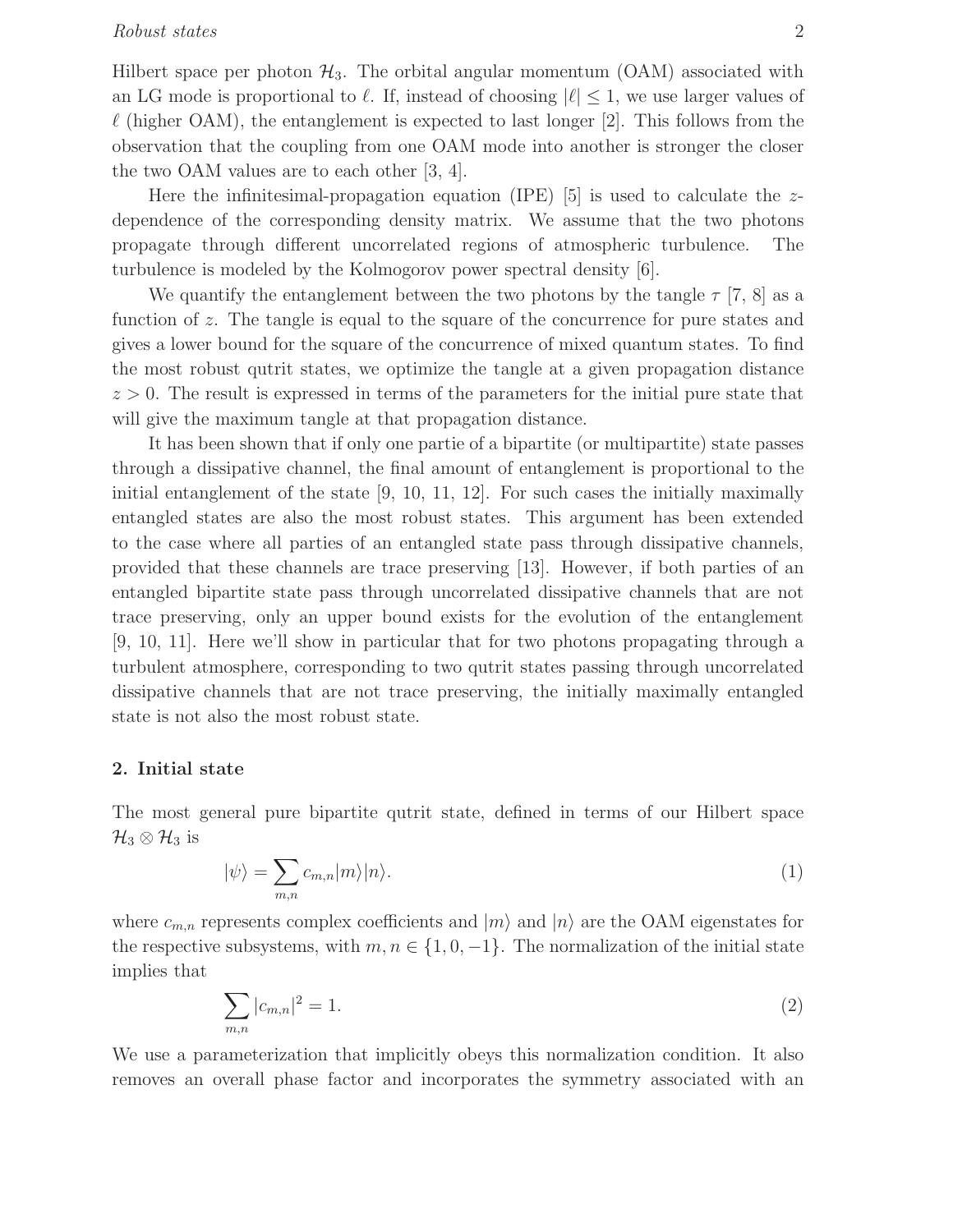interchange of the 
$$
\ell = 1
$$
 and  $\ell = -1$  states. This parameterization is given by  
\n
$$
c_{1,1} = \sin(k_a) \sin(k_b) \sin(k_d) \sin(k_h) \exp[i(q_a + q_b + q_d + q_d)]
$$
\n
$$
c_{1,-1} = \cos(k_a) \sin(k_b) \sin(k_d) \sin(k_h) \exp[i(-q_a + q_b + q_d + q_h)]
$$
\n
$$
c_{-1,1} = \sin(k_c) \cos(k_b) \sin(k_d) \sin(k_h) \exp[i(q_c - q_b + q_d + q_h)]
$$
\n
$$
c_{-1,-1} = \cos(k_c) \cos(k_b) \sin(k_d) \sin(k_h) \exp[i(-q_c - q_b + q_d + q_h)]
$$
\n
$$
c_{0,0} = \cos(k_h) \exp(-iq_h)
$$
\n
$$
c_{1,0} = \sin(k_e) \sin(k_f) \cos(k_d) \sin(k_h) \exp[i(q_e + q_f - q_d + q_h)]
$$
\n
$$
c_{-1,0} = \cos(k_e) \sin(k_f) \cos(k_d) \sin(k_h) \exp[i(-q_e + q_f - q_d + q_h)]
$$
\n
$$
c_{0,1} = \sin(k_g) \cos(k_f) \cos(k_d) \sin(k_h) \exp[i(q_g - q_f - q_d + q_h)]
$$
\n
$$
c_{0,-1} = \cos(k_g) \cos(k_f) \cos(k_d) \sin(k_h) \exp[i(-q_g - q_f - q_d + q_h)].
$$

Due to the normalization condition and the removal of the overall phase we have 16 real parameters: 8 angles  $(k_{\rm a},...,k_{\rm h})$  and 8 phases  $(q_{\rm a},...,q_{\rm h})$ .

The density matrix  $\rho(z)$  is obtained as a function of the propagation distance by solving the IPE [5] for an initial density matrix defined as  $\rho(0) = |\psi\rangle\langle\psi|$ , where  $|\psi\rangle$  is given in  $(1)$ , using the coefficients defined in  $(3)$ . Although, we assume that the initial state (1) is a pure state, the scintillation process causes it to become mixed during propagation, which necessitates a density matrix approach.

#### 3. The IPE

The IPE [5] is a set of coupled first order differential equations that describes the evolution of the density matrix for a biphoton in the OAM basis as a function of the propagation distance z through a turbulent medium. It represents a multiple phase screen approach, as opposed to the single phase screen approach [3]. As a result it can simulate both phase and intensity fluctuations, whereas the single phase screen approach can only simulate phase fluctuations.

In the IPE the turbulence model is specified in terms of a power spectral density. Here we'll use the Kolmogorov power spectral density [6], given by

$$
\Phi(k) = 0.033 \ C_{\rm n}^2 k^{-11/3},\tag{4}
$$

where  $C_n^2$  is the refractive index structure constant, which quantifies the strength of the turbulence. In the solution of the density matrix, obtained from the IPE the strength of the turbulence is contained in a dimensionless parameter defined by

$$
\sigma = \frac{\pi^{3/2} C_{\rm n}^2 w_0^{11/3}}{6\Gamma(2/3)\lambda^3},\tag{5}
$$

where  $w_0$  is the radius of the Gaussian envelope at the waist of the beam,  $\lambda$  is the wavelength of the photons and  $z_R$  is the Rayleigh range, defined by

$$
z_{\rm R} = \frac{\pi w_0^2}{\lambda}.\tag{6}
$$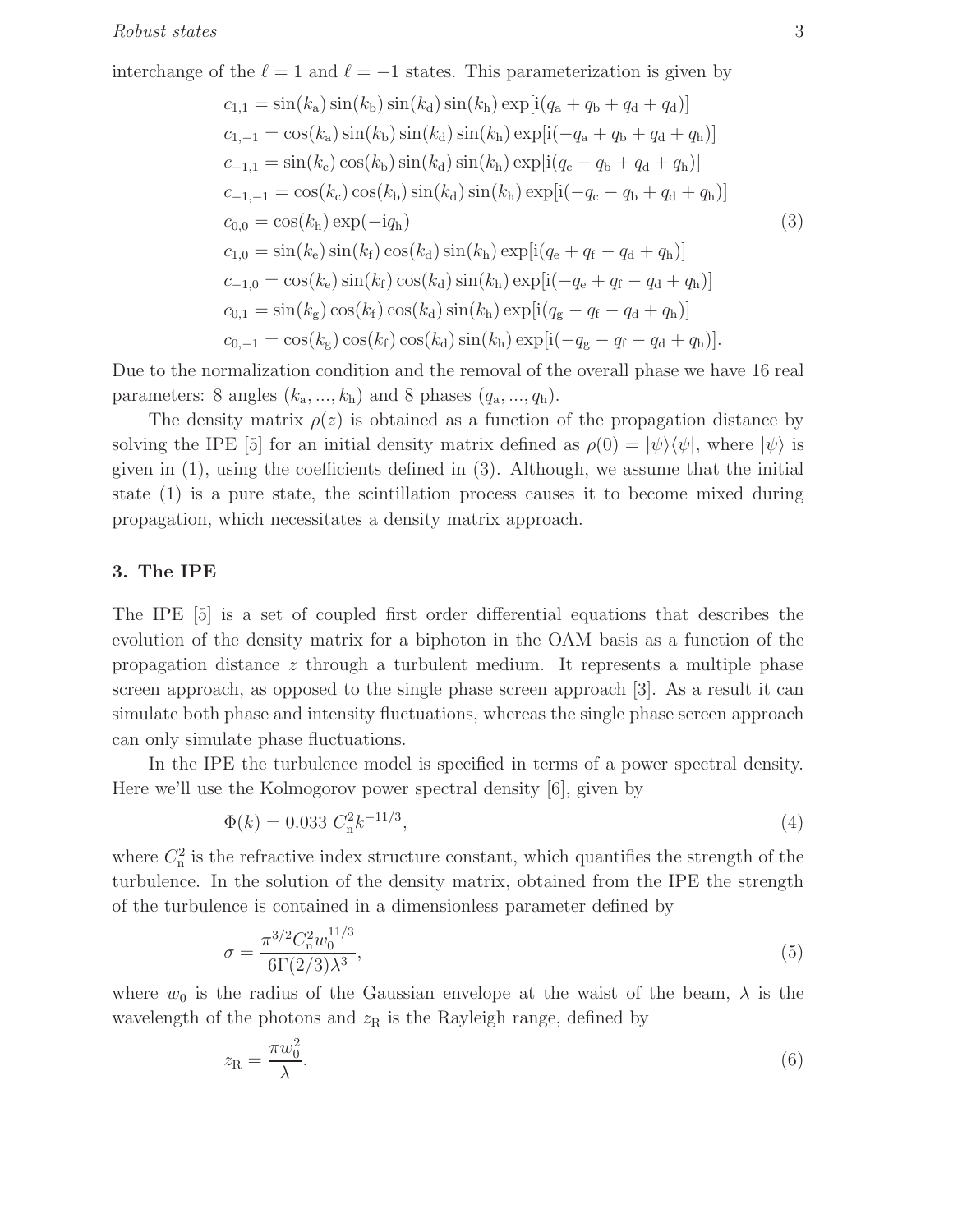#### Robust states 4

For the three-dimensional bipartite case the density matrix is a  $9 \times 9$  matrix. Therefore, the IPE for this density matrix is given as 81 first order differential equations that are divided into several sets of coupled equations and a few uncoupled equations. To solve the sets of coupled differential equations we use a perturbative approach, exploiting the fact that the terms that couple the different equations are multiplied by constants that are invariably an order of magnitude smaller that the uncoupled terms.

After solving the differential equations to obtain the density matrix as a function of the propagation distance, one finds that its dependence on the propagation distance is governed by two functions that are defined by the following integrals

$$
Z(t) \equiv \int_0^t (1+\tau^2)^{5/6} d\tau \tag{7}
$$

and

$$
H(t) \equiv \int_0^t (1+\tau^2)^{5/6} \left(\frac{1+i\tau}{1-i\tau}\right) d\tau,
$$
\n(8)

where we define a normalized propagation distance  $t = z/z_R$ . For convenience we separate  $H(t)$  into its real and imaginary parts  $H(t) \equiv H_r(t) + iH_i(t)$ . These integrals can be solved to give expressions in terms of hypergeometric functions

$$
Z(t) = t \, {}_{2}F_{1}\left(\left[-\frac{5}{6}, \frac{1}{2}\right], \left[\frac{5}{2}\right], -t^{2}\right) \approx t \tag{9}
$$

$$
H_{\rm r}(t) = \frac{11}{8} t \, {}_{2}F_{1}\left(\left[\frac{1}{6}, \frac{1}{2}\right], \left[\frac{1}{2}\right], -t^{2}\right) - \frac{2}{8} \left(1 + t^{2}\right)^{5/6} \approx t \tag{10}
$$

$$
H_{\rm i}(t) = \frac{6}{5} \left[ (1+t^2)^{5/6} - 1 \right] \qquad \qquad \approx t^2, \qquad \qquad (11)
$$

where  ${}_2F_1([\cdot], [\cdot], \cdot)$  represents Barnes's extended hypergeometric functions [14]. In



Figure 1: Full and approximate solutions of the integrals for  $Z(t)$ ,  $H_r(t)$  and  $H_i(t)$  as a function of the normalized propagation distance t.

figure 1 we show the exact solutions for  $Z(t)$ ,  $H_r(t)$  and  $H_i(t)$  in comparison with their approximations, indicating that if propagation is limited to  $t \leq 1/3$ , one can use the approximate solutions. The requirement that  $t < 1/3$  implies that the entanglement decays quickly, which calls for strong turbulence conditions. In what follows we'll consider both the cases where the entanglement decays at  $t < 1/3$  (strong turbulence),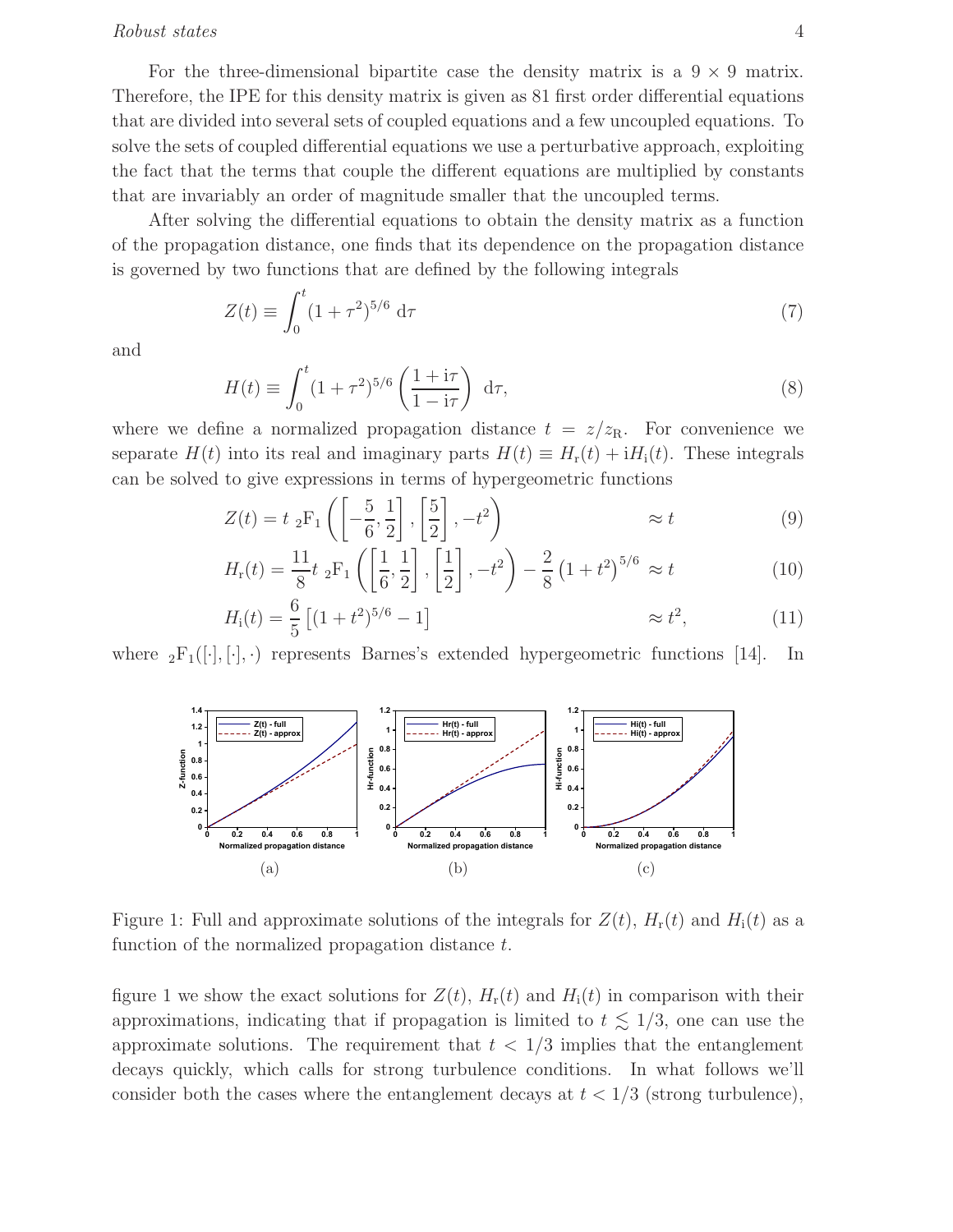using the approximate expressions in  $(9)$ ,  $(10)$  and  $(11)$ , and the cases where the entanglement only decays at  $t > 1/3$  (weak turbulence), using the full expressions in  $(9)$ ,  $(10)$  and  $(11)$ .

#### 4. Trace

The solution that is obtained from the IPE represents a truncated density matrix, because only three of the infinite number of basis elements are retained. This is experimentally analogous to post selection [15] of measurement results in the three dimensional subspace. During propagation through turbulence the energy in the initial modes is scattered into higher order modes that are not contained in the truncated density matrix. As a result the density matrix is subnormalized — its trace is smaller that 1. This, in turn, causes the trace of the truncated density matrix to decrease as a function of the propagation distance. Moreover, the function of the trace depends on the initial state. However, due to the symmetries among the chosen OAM basis elements, the trace function only contains the parameters  $k<sub>h</sub>$  and  $k<sub>d</sub>$ .



Figure 2: Trace evolution of the truncated density matrix for strong turbulence (a) and for weak turbulence (b). Each graph contains three curves: solid (blue) line with  $k_h = 0$ , short dashed (red) line with  $k_h = \pi/2$ ,  $k_d = 0$  and long dashed (green) line with  $k_{\rm h} = k_{\rm d} = \pi/2.$ 

The evolution of the trace as a function of  $t$  is plotted in figure 2 for three extreme cases:  $k_h = 0$ , which is independent of  $k_d$ ;  $k_h = \pi/2$ ,  $k_d = 0$ ; and  $k_h = k_d = \pi/2$ . These cases are considered for strong turbulence ( $\sigma = 25$ ) in figure 2a and for weak turbulence  $(\sigma = 0.25)$  in figure 2b. The plots show that states with  $\ell = 0$  scatter slower than those with  $\ell = \pm 1$ . In fact, the slowest decay of the trace is obtained for  $k_h = 0$ , which represents a state consisting of only  $|0, 0\rangle$  and, therefore, is completely separable.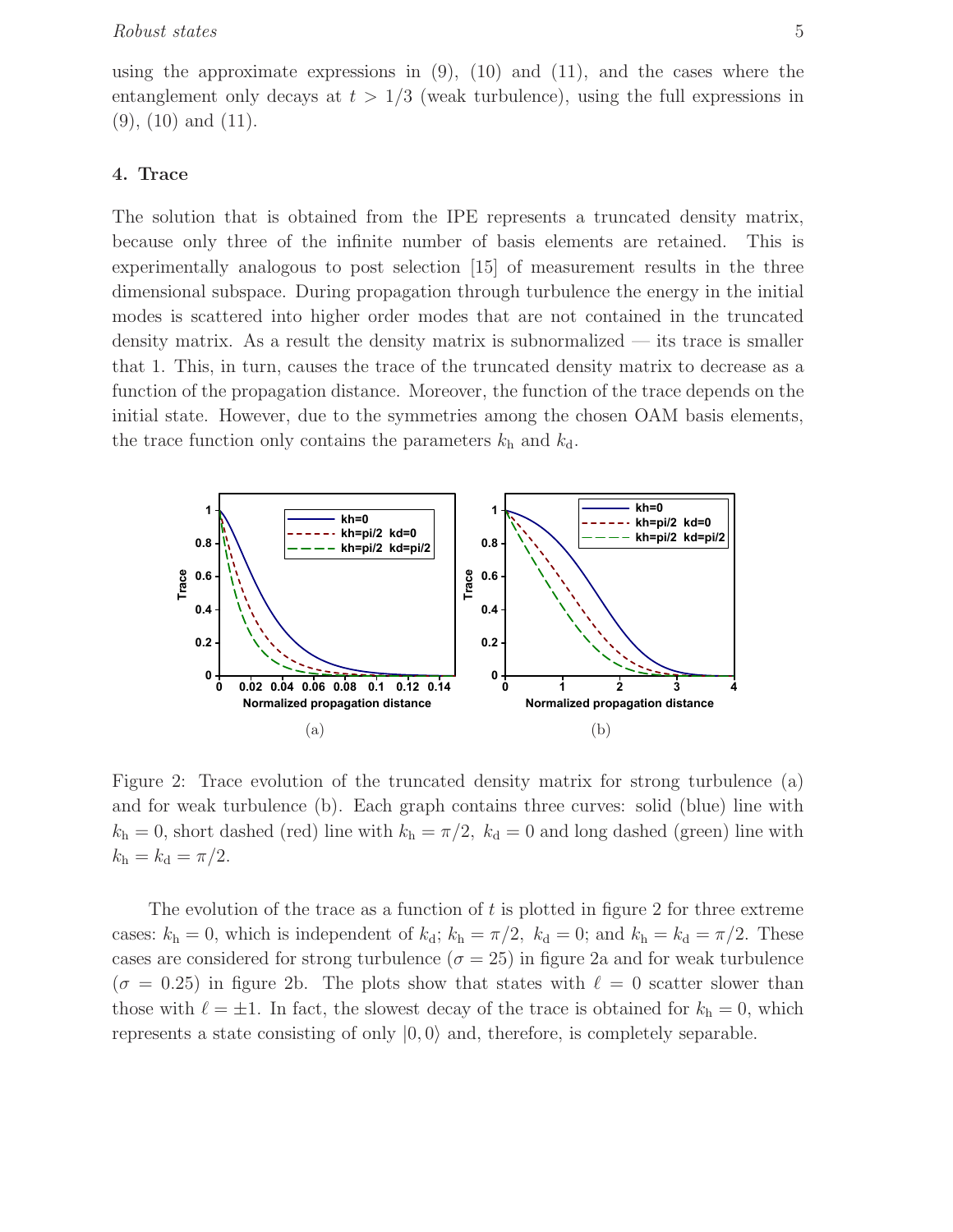#### 5. Tangle

For pure two-dimensional bipartite systems the concurrence [16] is a suitable measure of entanglement, but for mixed states in higher dimensions it is computationally demanding to calculate the concurrence directly through the construction of a convex roof [17]. Instead, we use the tangle  $\tau\{\rho\}$ , which is equal to the square of the concurrence for pure states and gives a lower bound for that of mixed quantum states [7]. The tangle is calculated via the purities of the (reduced) density matrices

$$
\tau\{\rho\} = 2 \ \text{tr}\{\rho^2\} - \text{tr}\{\rho_A^2\} - \text{tr}\{\rho_B^2\},\tag{12}
$$

where  $\rho_A$  and  $\rho_B$  are the respective reduced density matrices of the two subsystems. For a maximally entangled state  $\tau = \tau_{\text{max}} = 2(d-1)/d$ , where d is the dimension of the subsystems' Hilbert spaces and for a separable state  $\tau = \tau_{\min} = 0$ .

#### 5.1. Bell states

In the two-dimensional case, where diametric azimuthal indices  $\ell = \pm 1$  are used, it can be shown that the entanglement of the four maximally entangled Bell states, quantified by the concurrence, all decay equally [5]. This can be understood as a result of the fact that the scattering is symmetric with respect to  $\ell = 1$  and  $\ell = -1$ . In the threedimensional case there is a third possible azimuthal index, which does not share this symmetry. In our case we chose the third index to be  $\ell = 0$ , and we quantify the entanglement by the tangle. As a result, we find that the 12 Bell states in the twodimensional subspaces of our three-dimensional Hilbert space form three sets based on their decay curves

Set 
$$
1 = \left\{ \left| \Phi_{0,1}^+ \right\rangle, \left| \Phi_{0,-1}^- \right\rangle, \left| \Phi_{0,1}^- \right\rangle, \left| \Phi_{0,-1}^- \right\rangle \right\}
$$
 (13)

Set 
$$
2 = \{ |\Psi_{0,1}^{+}\rangle, |\Psi_{0,-1}^{+}\rangle, |\Psi_{0,1}^{-}\rangle, |\Psi_{0,-1}^{-}\rangle \}
$$
 (14)

Set 
$$
3 = \left\{ \left| \Phi_{1,-1}^+ \right\rangle, \left| \Phi_{1,-1}^- \right\rangle, \left| \Psi_{1,-1}^+ \right\rangle, \left| \Psi_{1,-1}^- \right\rangle \right\}
$$
 (15)

where

$$
\left| \Phi_{r,s}^{\pm} \right\rangle = \frac{1}{\sqrt{2}} \left( |r,r\rangle \pm |s,s\rangle \right) \tag{16}
$$

$$
\left|\Psi_{r,s}^{\pm}\right\rangle = \frac{1}{\sqrt{2}}\left(|r,s\rangle \pm |s,r\rangle\right) \tag{17}
$$

are the Bell states of the two-dimensional subspaces spanned by  $r$  and  $s$ . The three sets of subspace Bell states give three different decay curves, as shown in figure 3.

Figure 3 shows that the initial amount of entanglement does not uniquely determine the remaining entanglement after a propagation distance  $t$ , as was found for the twodimensional situation [5]. The Bell states of Set 3 maintain a non-zero entanglement for longer than the states of Sets 1 and 2. This can be understood as a consequence of the fact that there is a stronger coupling in this case between modes having azimuthal indices with different magnitudes than between those with identical magnitudes, which in turn follows from how the coupling strength between two OAM modes depends on the difference between their OAM-values.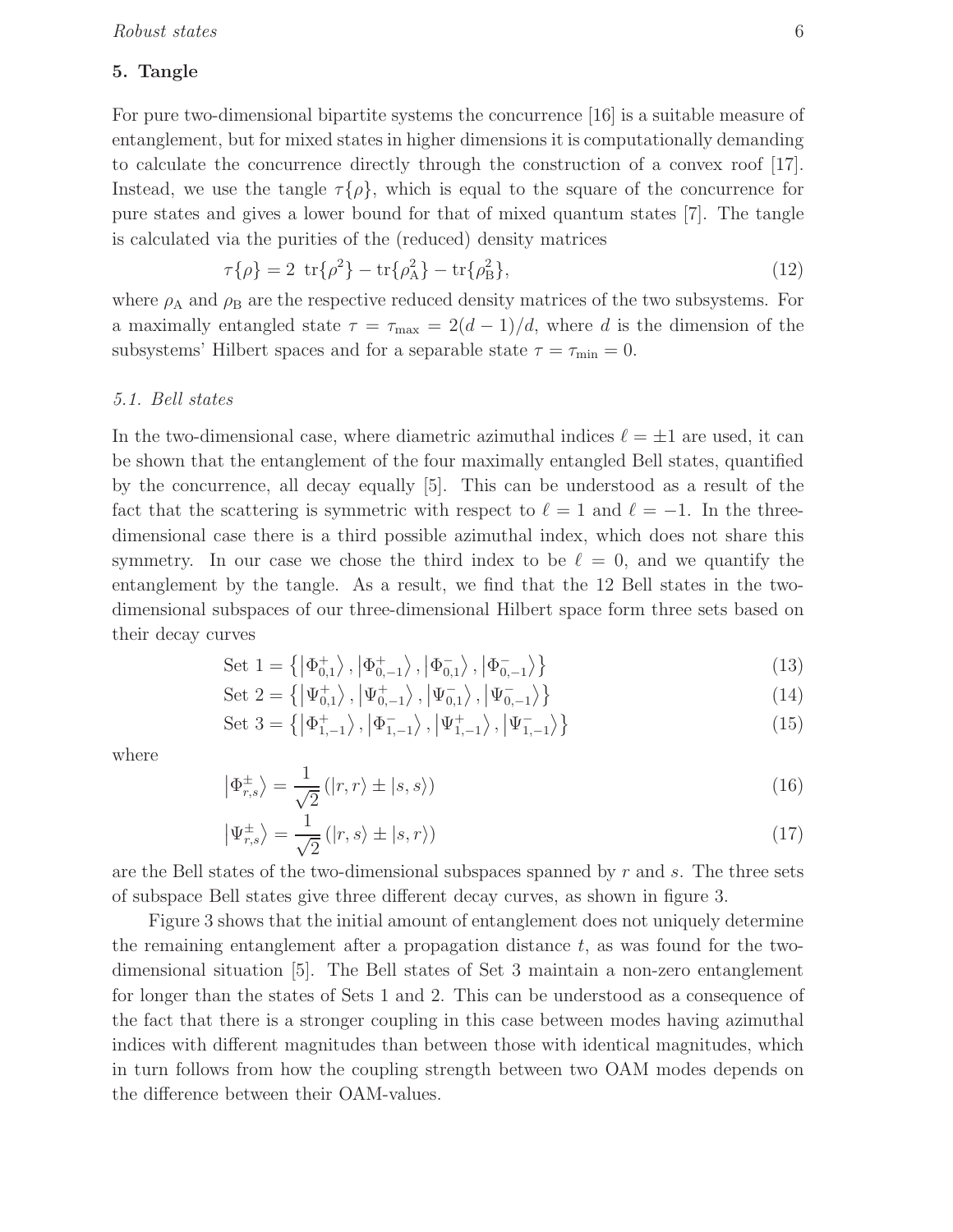

Figure 3: Comparison of the tangle evolution of the Bell states in Set 1, Set 2 and Set 3 for strong turbulence (a) and for weak turbulence (b).

## 5.2. Initially maximally entangled states

Next we investigate the decay of entanglement of initially maximally entangled qutrit states. Depending on their decay curves, one can identify two sets of initial qutrit states, given by

State 
$$
1 = \frac{1}{\sqrt{3}} [\exp(i\phi_1) | j, k\rangle + \exp(i\phi_2) | -j, -k\rangle + \exp(i\phi_3) |0, 0\rangle]
$$
 (18)

State 
$$
2 = \frac{1}{\sqrt{3}} \left[ \exp(i\psi_1) \left| 0, -j \right\rangle + \exp(i\psi_2) \left| -j, 0 \right\rangle + \exp(i\psi_3) \left| j, j \right\rangle \right], (19)
$$

where  $j, k \in \{-1, 1\}$ , and  $\phi_1, \phi_2, \phi_3, \psi_1, \psi_2$  and  $\psi_3$  are arbitrary phases. Calculating the tangle for states with the initial conditions given as State 1 in (18), we find that the phases always appear in the combination  $\phi = \phi_1 + \phi_2 - 2\phi_3$  in the expression of the tangle. The expression for the combined phase that maximizes the tangle at  $t = t_0$  is given by

$$
\phi = \phi_{\rm opt}(t_0) = \arctan\left[\frac{2 H_{\rm r}(t_0) H_{\rm i}(t_0)}{H_{\rm i}(t_0)^2 - H_{\rm r}(t_0)^2}\right],\tag{20}
$$

while  $\phi = \phi_{opt}(t_0) - \pi$  minimizes the tangle. Note that, although the combined phase that minimizes or maximizes the tangle depends on the propagation distance, this dependence is very small in the case of strong turbulence, because the entanglement decays quickly, for  $t < 1/3$ . As a result we can use the small t approximation, which implies that  $\phi \approx 0$  and  $\phi \approx \pi$ , respectively, maximizes and minimizes the tangle. We'll denote the cases with minimum and maximum tangle as State 1a and State 1b, respectively. In the case where the initial state is given by State 2 the tangle is totally independent of the phases  $\psi_1$ ,  $\psi_2$  and  $\psi_3$ .

The decay curves of State 1a, State 1b and State 2 are shown in figure 4, both in weak and strong turbulence. One finds that states represented by State 2 are more robust than those represented by State 1. This again follows from the stronger coupling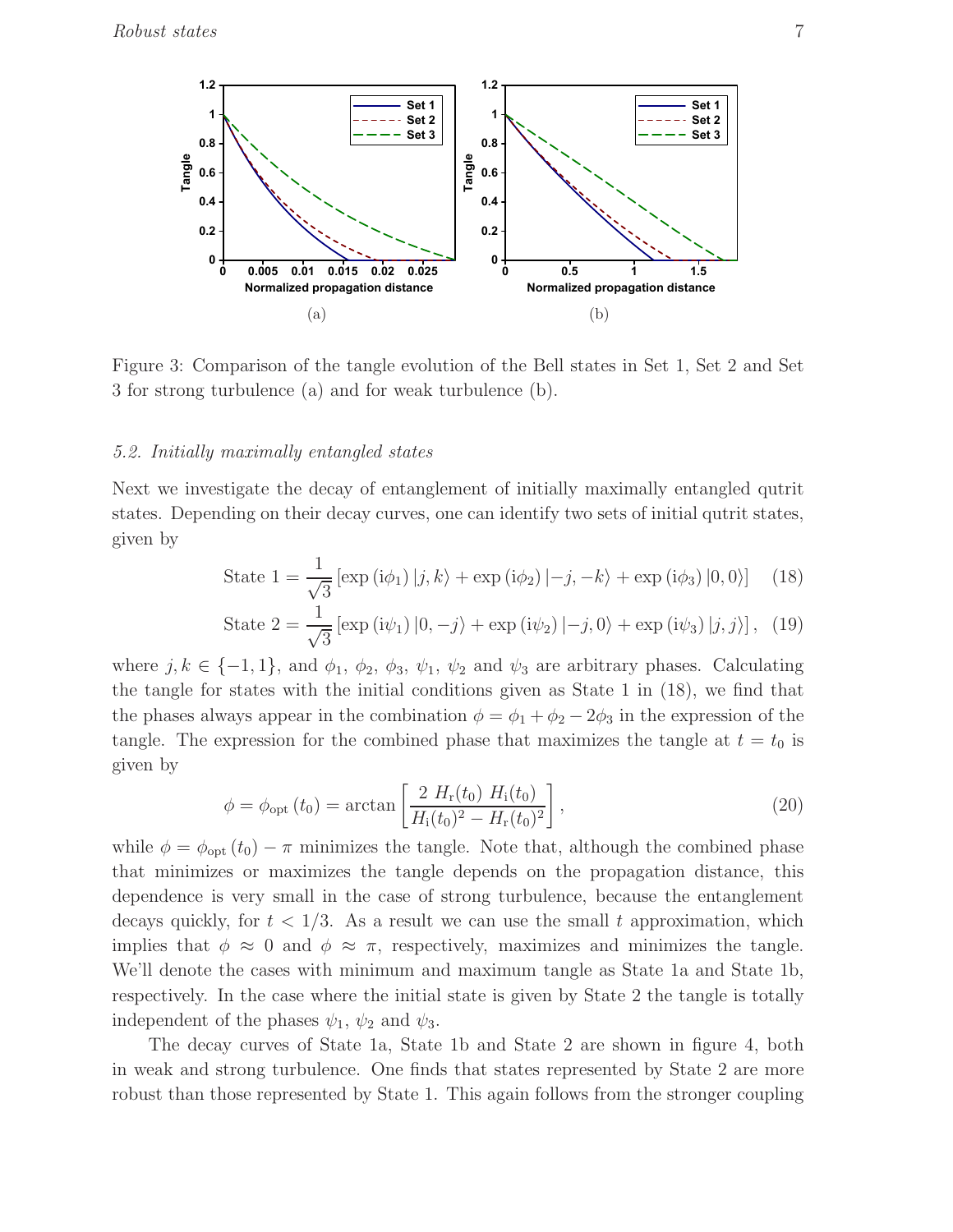

Figure 4: Tangle evolution of the initially maximally entangled state in strong turbulence (a) and in weak turbulence (b), both showing three curves: State 1a, State 1b and State 2. In strong turbulence State 1a and State 1b are obtained for  $\phi = \pi$  and  $\phi = 0$ , respectively, and in weak turbulence State 1a and State 1b are obtained for  $\phi = 0.4\pi$ and  $\phi = -0.6\pi$ , respectively.

between differing magnitudes of azimuthal indices compared to the coupling strength between modes with identical magnitudes of azimuthal indices.

Comparing the curves for strong turbulence (figure 4a) to the ones for weak turbulence (figure 4b), one can see that the entanglement of states for larger propagation distances decays comparatively faster — if we would have used the approximations for  $Z(t)$ ,  $H_r(t)$  and  $H_i(t)$ , given in (9), (10) and (11), respectively, to calculate the tangle evolution for weak turbulence (i.e. when  $\sigma = 0.25$ ), we would have found that the entanglement was maintained much longer than it does for the exact expressions. This can be seen from the fact that the tangle for weak turbulence decays nearly linearly all the way to zero entanglement, whereas for strong turbulence it decays linearly up to  $t \approx 0.005$ , followed by a nonlinear slower decay. Thus, if one can operate in a scenario where  $\sigma$  and  $z_R$  have larger values, then one would have robust states for comparatively larger propagation distances.

#### 5.3. Most robust entangled state

Upon comparing the curves for initially maximally entangled qutrit states in figure 4 to those for the Bell states of the two-dimensional subsystems in figure 3, we find that the maximally entangled qutrit states are not the most robust qutrit states. The Bell states of Set 3 maintain their entanglement longer than any of the initially maximally entangled qutrit states in (18) and (19), even though the initial entanglement of the Bell states is smaller. As a result, if one wants to find the most robust entangled state for a specific  $t$ , it is not enough to consider only those states that are initially maximally entangled.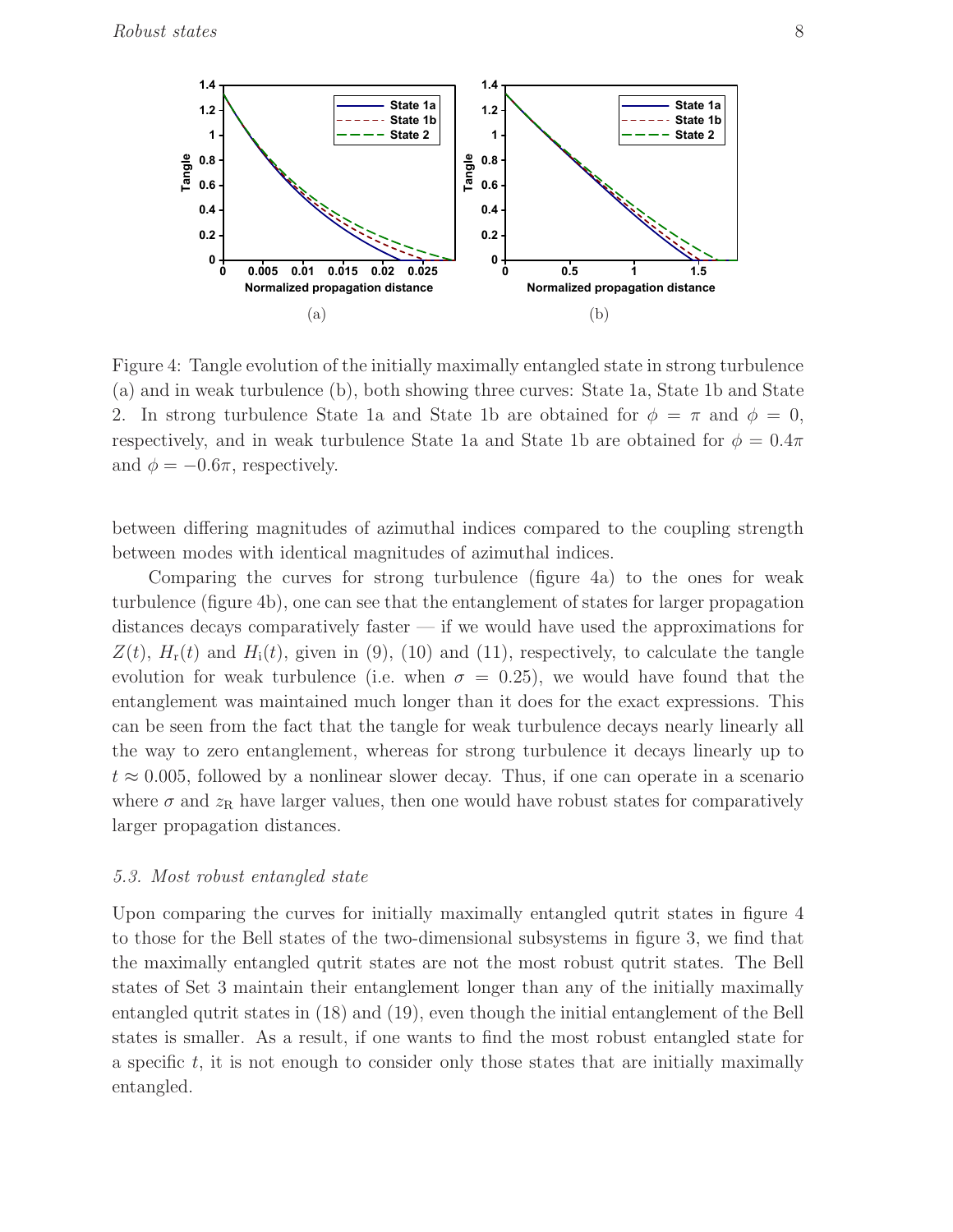

Figure 5: Optimization parameters  $\mu_1(t)$  for State 1 and  $\mu_2(t)$  for State 2 that gives the most robust entangled states  $|\mu_1(t)\rangle$  and  $|\mu_2(t)\rangle$  as a function of the normalized propagation distance  $t$ , in strong turbulence (a) and weak turbulence (b).

To find the most robust states we optimize the tangle at a particular point  $t = t_0$ , for the general initial pure state, using the parameterization from (3). This optimization process is similarly to [8]. From the optimization results, expressed in terms of the parameters  $k_a, ..., k_h$  and  $q_a, ..., q_h$ , we found that all the states have one of the following two forms

$$
|\mu_1\rangle = \frac{1}{\sqrt{2}} \cos(\mu_1) \exp(i\phi_1) |j, k\rangle + \frac{1}{\sqrt{2}} \cos(\mu_1) \exp(i\phi_2) |-j, -k\rangle
$$
  
+  $\sin(\mu_1) \exp(i\phi_3) |0, 0\rangle$  (21)  

$$
|\mu_2\rangle = \frac{1}{\sqrt{2}} \cos(\mu_2) \exp(i\psi_1) |0, -j\rangle + \frac{1}{\sqrt{2}} \cos(\mu_2) \exp(i\psi_2) |-j, 0\rangle
$$

$$
\langle u_2 \rangle = \frac{1}{\sqrt{2}} \cos(\mu_2) \exp(i\psi_1) |0, -j\rangle + \frac{1}{\sqrt{2}} \cos(\mu_2) \exp(i\psi_2) | -j, 0\rangle + \sin(\mu_2) \exp(i\psi_3) |j, j\rangle,
$$
\n(22)

where we introduced the optimization parameters  $\mu_1$  and  $\mu_2$  in addition to the phases  $\phi_1, \phi_2, \phi_3, \psi_1, \psi_2$  and  $\psi_3$ . These parameters are used to replace those given in (3) for the sake of simplicity. The optimization parameters  $\mu_1$  and  $\mu_2$  determine the degree of relative weighting between the maximally entangled states in (18) and (19) and the Bell states of the two-dimensional subspaces given in (13), (14) and (15).

The curves of the optimized parameters  $\mu_1(t)$  and  $\mu_2(t)$  are shown in figure 5, for both weak and strong turbulence. The fact that the parameters are not independent of t means that there does not exist one single state that is the most robust state for all propagation distances. Instead there are different states that have the highest remaining entanglement at each specific value of t. For  $t = 0$  the optimized states  $|\mu_1(0)\rangle$  and  $|\mu_2(0)\rangle$  are the maximally entangled states of (18) and (19), respectively.

Substituting (20) and the optimal values for  $\mu_1$  and  $\mu_2$  at  $t_0 = 0.03$  ( $t_0 = 1.6$ ) for strong (weak) turbulence into (21) and (22), we obtain states that maintain a nonzero entanglement much longer than the initially maximally entangled states of (18) and  $(19)$  or the Bell states in  $(13)$ ,  $(14)$  and  $(15)$ . The corresponding curves of the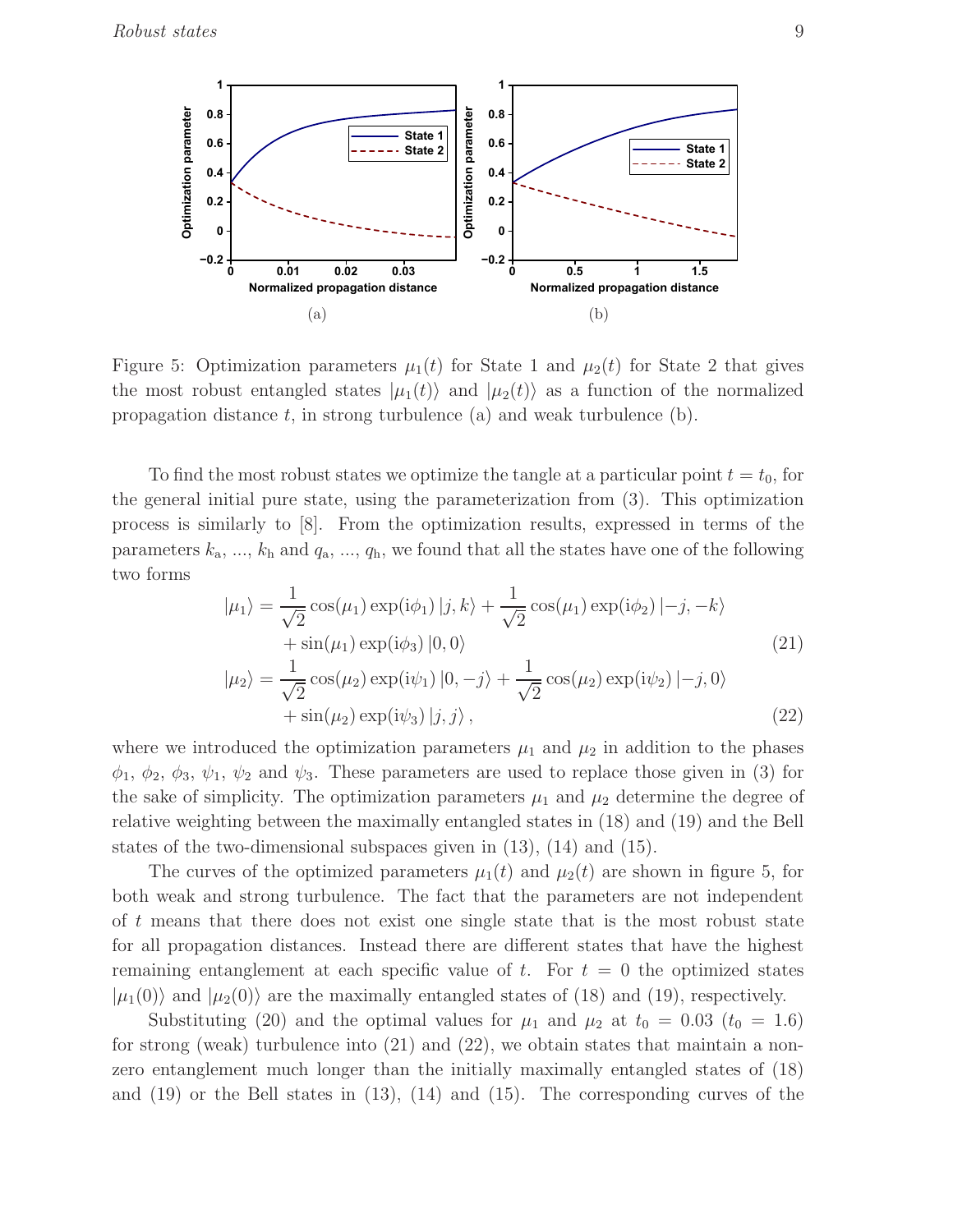

Figure 6: Comparison of the tangle evolution of initially maximally entangled states (State 1 and State 2) to those of the optimized states  $(|\mu_1(t)\rangle$  and  $|\mu_2(t)\rangle$  for strong turbulence optimized at  $t_0 = 0.03$  (a) and for weak turbulence optimized at  $t_0 = 1.6$ (b).

tangle are shown in figure 6. Note that State 1, which is less robust than State 2, can be optimized to produce state  $|\mu_1\rangle$  that is more robust for large propagation distances than the optimized state  $|\mu_2\rangle$ . It turns out that, when optimized,  $|\mu_1\rangle$  is the most robust qutrit state within our three-dimensional Hilbert space for propagation through turbulence.

#### 6. Summary and conclusions

We have shown that for three-dimensional systems, the initial amount of entanglement does not uniquely define the amount of entanglement left after a non-zero propagation through a turbulent medium. This highlights the fact that the upper bound for the entanglement evolution [10, 11] has to be treated with caution. The reason is that in our three-dimensional Hilbert space the coupling strength between differing magnitudes of azimuthal indices is different from the coupling strength between identical magnitudes. This follows from our choice of Hilbert space and the fact that the coupling strength decreases as the difference between the azimuthal modal indices increases.

By optimizing the tangle, starting from the most general initial pure state, we found that neither the initially maximally entangled states, nor one of the Bell states of the two-dimensional subsystems are the most robust states. Instead it is a coherent superposition between both. For each propagation distance one can find a specific initial entangled state that retains the most entanglement up to that propagation distance. Thus, there is not one single most robust state for all distances.

The effect of the optimization of the robustness of the qutrit states is still rather small (it only increases the propagation distance by a few percent). However, it is reasonable to expect that the effect of such an optimization would become more